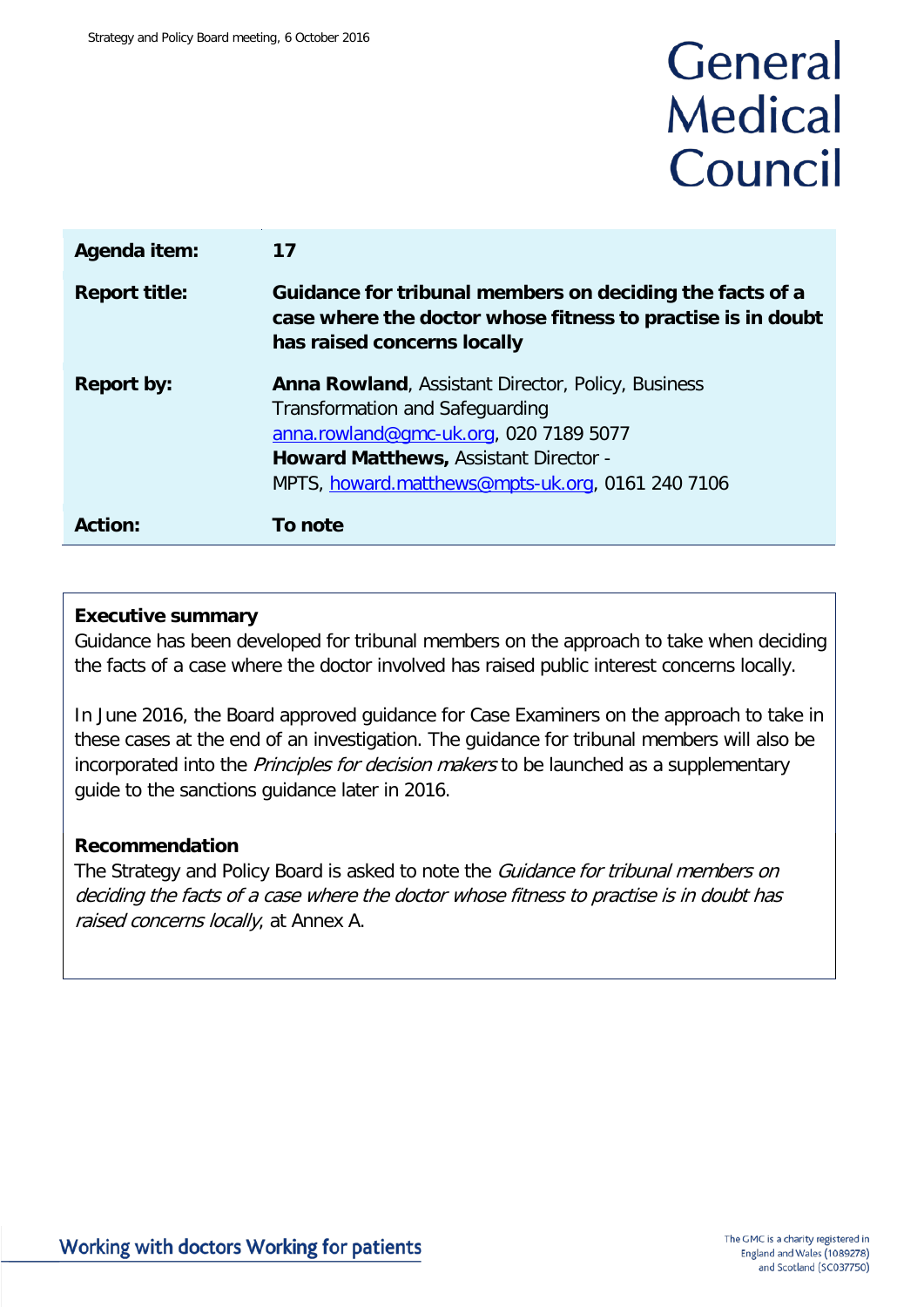# **Background**

- **1** At its meeting on 22 March 2016 the Board considered progress in addressing the recommendations made by Sir Anthony Hooper in his independent review of whistleblowing. The Board agreed that a referred doctor having raised concerns may be relevant context to inform case handling, where the only evidence to support referral is of a subjective nature. Guidance for case examiners on the approach to take in these cases was approved by the Board in June 2016. On 11 July 2016 we launched a pilot of safeguards for doctors who have raised public interest concerns to support implementation of the eight recommendations made in Sir Anthony's review. To support a consistent and proportionate approach to decision making, we have developed guidance for tribunal members when considering hearings where the doctor has raised public interest concerns.
- **2** This guidance will be included in training for tribunal members and incorporated into the Principles for decision makers to be launched as a supplementary guide to the sanctions guidance later in 2016.

## **Guidance for Tribunal members**

**3** The guidance provides advice on the relevance of a doctor's previous history of raising concerns at each stage of the hearing process.

# The Facts Stage

- **4** Tribunal members are advised that the fact a doctor has raised concerns locally would not usually, in itself, be a relevant consideration where evidence exists that is objective and independent of the views of those involved in the doctor's whistleblowing history. In these circumstances, the objective evidence is likely to form the basis of the tribunal's decision.
- **5** A doctor's whistleblowing history will, however, be a relevant consideration to inform the tribunal's approach where the key evidence to support the allegations is based on witness testimony disputed by the doctor and, in particular, witness statements provided by those who have a connection to the doctor's previous history of raising concerns (for example the doctor's colleagues or employer, where the doctor remains in the same employment as when they raised public interest concerns). Tribunal members are also alerted to the possibility of collusion where several witnesses are giving evidence and they have concerns about witness credibility.
- **6** The key message is that tribunals must consider all the relevant factors in these cases including the context in which the concerns have arisen and, where evidence is disputed, it will need to be carefully assessed together with the credibility of individual witnesses.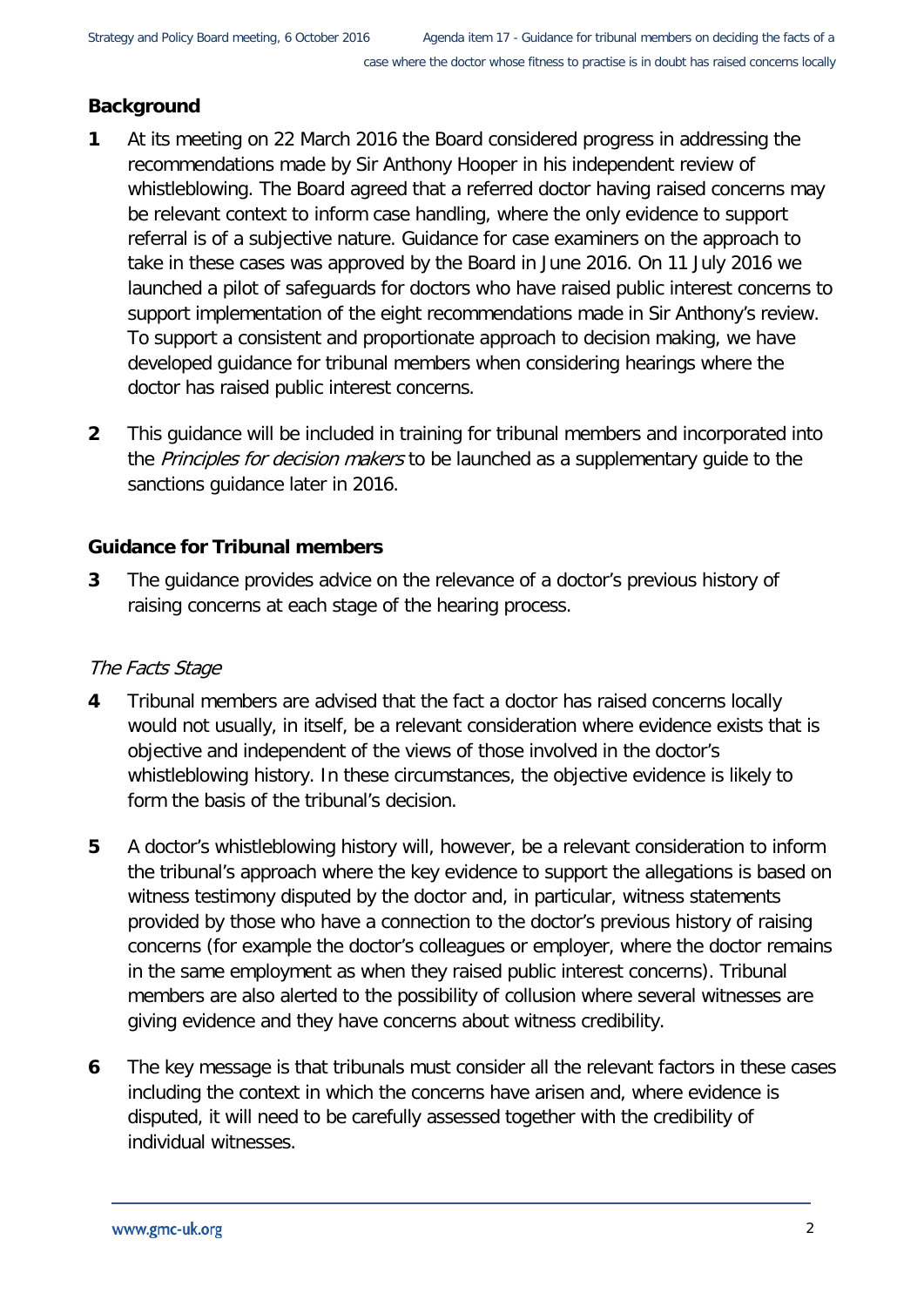## The Impairment Stage

**7** A doctor's history of raising concerns locally may also be relevant at the impairment stage where a tribunal has found allegations proved. Factors such as the difficult environment in which the doctor was working (for example, due to the employer responding inappropriately to their raising patient safety concerns) when considering the gravity of the doctor's misconduct and whether it is likely to be repeated are likely to be considered by a tribunal at this stage.

### The Sanction Stage

**8** A doctor's history of raising concerns locally is unlikely to be relevant at this stage as this will already have been taken into account at the facts and impairment stages. If having considered the full context in which the conduct arose, the tribunal finds that a doctor's fitness to practise is impaired i.e. that they pose a risk to patients or confidence in the medical profession, regardless of their history of raising concerns, action will be needed to address those risks and the guidance provided in the Sanctions Guidance will apply in the usual way.

### Other considerations

**9** The guidance also highlights that it will be relevant to consider the stage at which the doctor indicated that they raised concerns locally. If this is only raised at the hearing stage, the tribunal is likely to request objective evidence to verify the doctor's past history of raising concerns.

### Equality and Fairness

**10** We have developed an equality analysis. We don't hold data about whether certain groups of doctors are more at risk of a GMC referral as a result of having raised a patient safety concern locally. However, the Hooper Report identified generally that some doctors face difficulties locally for having raised public interest concerns that may include referral to fitness to practise. The proposed changes are designed to reduce the risk of our progressing cases where the basis of the referral is linked to the doctor's history of raising concerns in the absence of other concerns about the doctor's fitness to practise. These changes and the new guidance for decision makers will provide greater reassurance for those in the process. We will evaluate them to assess their success at reducing such risks. We are also making changes to Siebel to support the systematic collection of data about whistleblowing.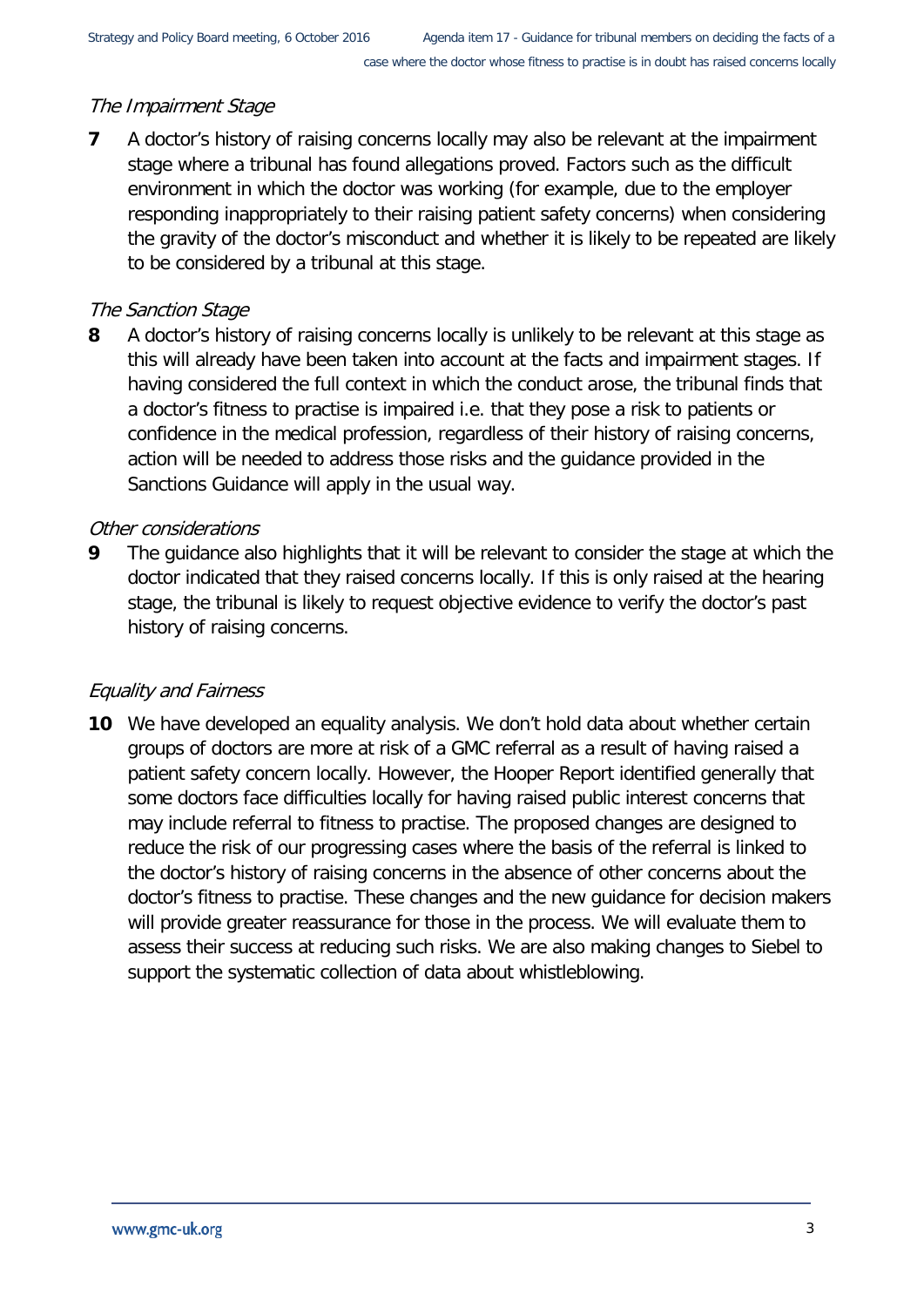# General **Medical**

17 – Guidance for tribunal members on deciding the facts of **COUNCII a case where the doctor whose fitness to practise is in doubt has raised concerns locally**

# **17 – Annex A**

**Guidance for Tribunal Members on deciding the facts of a case where the doctor whose fitness to practise is in doubt has raised concerns locally**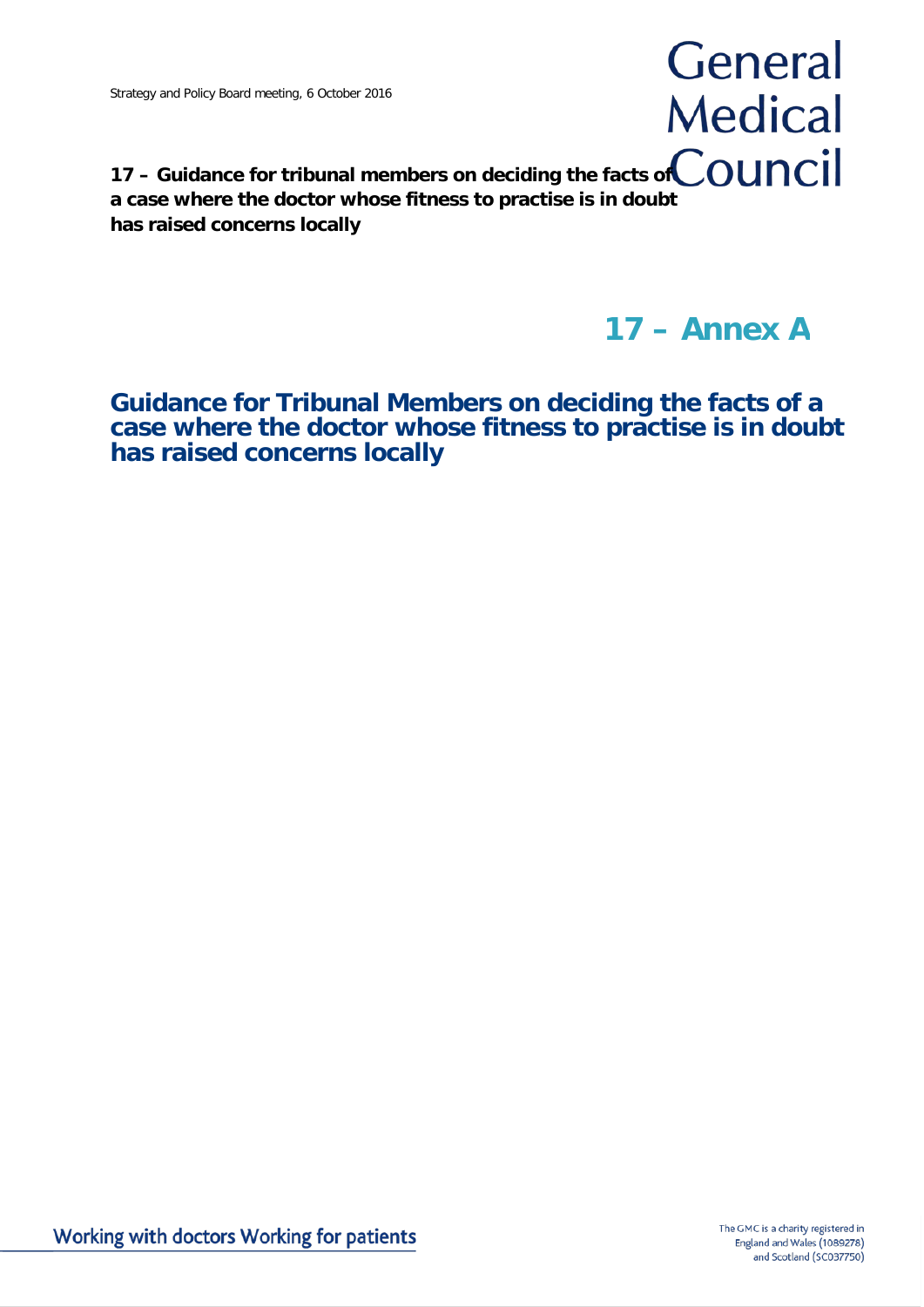

**To:** Tribunal Members Legal Assessors

**Copy:** Tribunal Clerks

**Date:** XX September 2016

# **Guidance for Tribunal Members on deciding the facts of a case where the doctor whose fitness to practise is in doubt has raised concerns locally**

# **Background**

On 11 July 2016 the GMC launched a pilot of 'safeguards for doctors who have raised public interest concerns' to support implementation of the eight recommendations of Sir Anthony Hooper's independent [review](http://www.gmc-uk.org/Hooper_review_final_60267393.pdf) into whistleblowing.

The GMC is carrying out a number of steps to ensure that the recommendations are taken forward and further information can be found in this **document**. Where a doctor that is the subject of a fitness to practise investigation indicates that they have raised concerns locally, the investigation team will seek to obtain any further objective evidence (independent of the views of those involved in the doctor's whistleblowing history) which may be available before case examiners decide how to conclude the case. Once such information has been obtained, if key evidence continues to relate to disputed witness evidence despite efforts to obtain objective evidence to clarify the disputed matters, a referral to a hearing may be necessary to resolve them.

The attached document aims to provide guidance to Tribunal Members when considering hearings where the doctor has (or indicates they have) raised public interest concerns.

We intend to publish a range of guidance for decision makers later this year which will include the guidance covered in this document.

# **What do we mean by raised concerns locally?**

This is where the doctor has raised concerns locally about patient safety. This may include concerns that patient safety or care is being compromised by the practice of colleagues or the systems, policies and procedures in the organisation in which they work. The concerns may relate to danger, illegality or anything else that poses a risk to patients, that is in the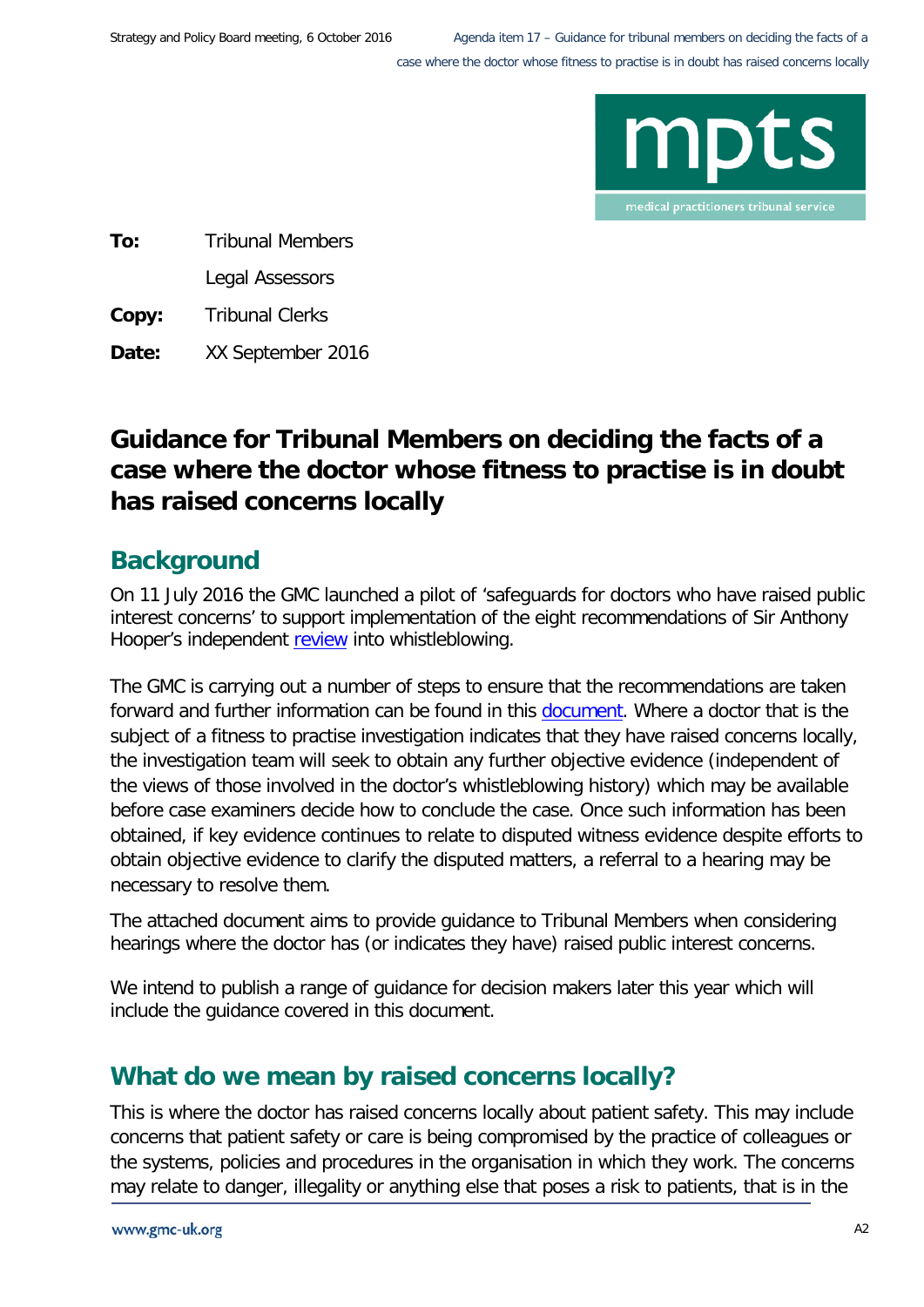public interest and has been raised with an appropriate body (for example, the doctor's employer). This type of concern is distinct from a grievance or private complaint, which may be a dispute about the employee's own employment position and has no public interest element.

# **Hearing a case where the doctor whose fitness to practise is in doubt has raised concerns locally**

When the tribunal have information that the doctor has raised concerns locally, either through information contained in the hearing bundle and/or identified by a doctor to the tribunal, the tribunal will need to consider the relevance of this to the matters under consideration at the appropriate stage in proceedings.

# **The Facts Stage**

At the facts stage, where evidence exists that is objective and independent of the views of those involved in the doctor's whistleblowing history, this is the basis on which the tribunal will usually determine whether the facts are found proved. In those circumstances, whether the doctor has raised concerns locally should not in itself be a relevant consideration. The tribunal should consider the allegations and make findings against these.

However, when deciding the facts of a case where key evidence is based on witness testimony disputed by the doctor and provided by those who may have a connection to the doctor's previous history of raising concerns (for example the doctor's colleagues or employer where the doctor remains in the same employment as when they raised patient safety concerns), the doctor's whistleblowing history will be a relevant consideration.

Tribunal Members should consider the possibility that the perception of a doctor's attitude or actions may be influenced by difficulties locally relating to the doctor's previous history of raising concerns. Where several witnesses are providing evidence, and tribunal members have concerns about witness credibility, the possibility of collusion should also be borne in mind. As in all other cases, the tribunal will need to consider all the relevant factors, including the context in which the concerns have arisen and, where evidence is disputed, hear evidence and assess the credibility of individual witnesses.

## **The Impairment Stage**

A doctor's history of raising concerns locally may also be relevant at the impairment stage. Where a tribunal has found allegations proved at the fact finding stage, the fact that the doctor's history of raising concerns has led to difficulties locally (for example the employer responding inappropriately to the doctor raising concerns), the difficult environment in which the doctor was working and in which the alleged misconduct or other concerns arose may be a relevant factor. For example, a tribunal may consider in a particular set of circumstances that a doctor's conduct arose in response to the particular situation that they found themselves in and is unlikely to be repeated.